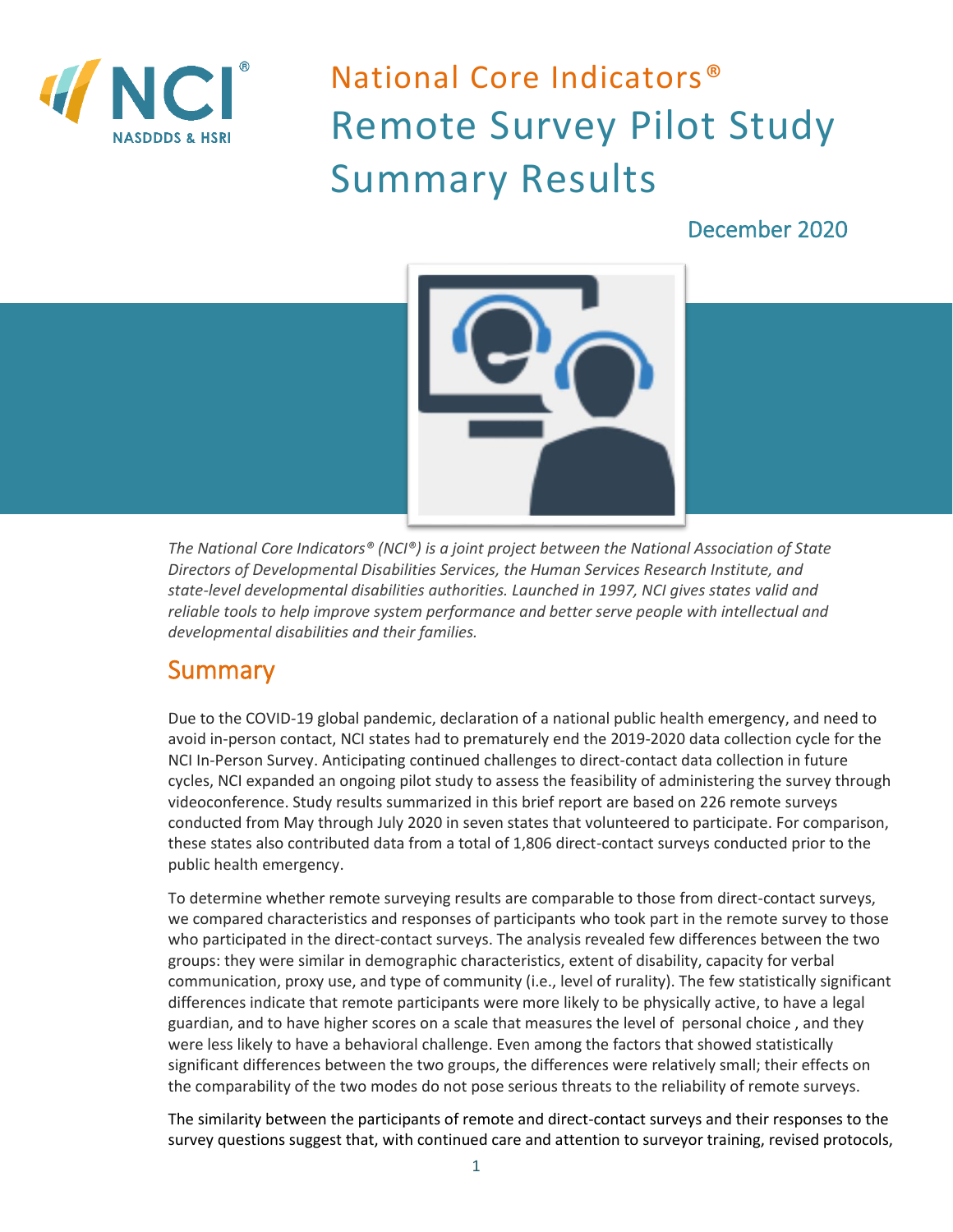and working to ensure access to remote technology for all those who want to participate, remote surveys are feasible and reliable. We recommend moving forward with the use of the videoconference survey option for the 2020-21 cycle.

### Introduction

An NCI Remote Survey Pilot began in Alaska at the beginning of the 2019-20 In-Person Survey (IPS) cycle. Due to the state's low population density, it was anticipated that some people selected into the sample had such isolated residences that videoconference would be the only available option for them to participate in the survey. NCI worked with Alaska to develop protocols and revise surveyor training to guide the use of videoconference technology for remote surveying. The goal of the Alaska pilot was to examine the results of surveys conducted remotely to assess their comparability to direct-contact survey results. Similarity between the results of these two survey modes would demonstrate the feasibility and reliability of the remote mode for future NCI IPS cycles.

Due to the COVID-19 global pandemic, the declaration of a public health emergency, and the need to avoid in-person contact, NCI state members were compelled to prematurely end the 2019-2020 Data Collection Cycle for the NCI IPS. At that time, there was little information about the future course of the pandemic; however, there was a real chance that states would continue to experience challenges with direct-contact surveying during future IPS cycles. To enable states to continue collecting information from those receiving services, NCI expanded the remote survey pilot to further test the feasibility of this mode, as part of an NCI quality improvement initiative. The results of the expanded pilot summarized in this brief are currently being used to refine the protocol and identify best practices for future remote surveying.

The results summarized in this brief are based on data from the seven states that participated in the expanded pilot: Alaska, Colorado, Minnesota, Oregon, Pennsylvania, Utah, and Vermont.<sup>a</sup> The remote pilot survey tool included selected questions from the standard IPS tool, context-building questions, questions to surveyors and participants about their experiences with the remote mode, and questions about the specific technologies used to administer and participate in the survey and challenges encountered.

This pilot study was guided by the following questions:

- What were the experiences of surveyors and survey participants with the remote mode?
- What were the technical challenges encountered and in what ways were they dependent on the technologies utilized?
- Did the participants in the remote survey differ significantly from in-person survey respondents in factors that are likely to impact the representativeness of the data?
- Were there mode differences in the responses to survey questions beyond what would be expected from the surveys' margins of error? For example, did people responding via videoconference respond differently to specific questions when compared to those who responded via direct contact?
- In what ways can the mode differences be minimized by refining the protocols (e.g., advance system check sessions to ensure that both the surveyor and person being surveyed have functioning devices; the implementation of standard troubleshooting protocols when internet connection is interrupted) and surveyor trainings (e.g.,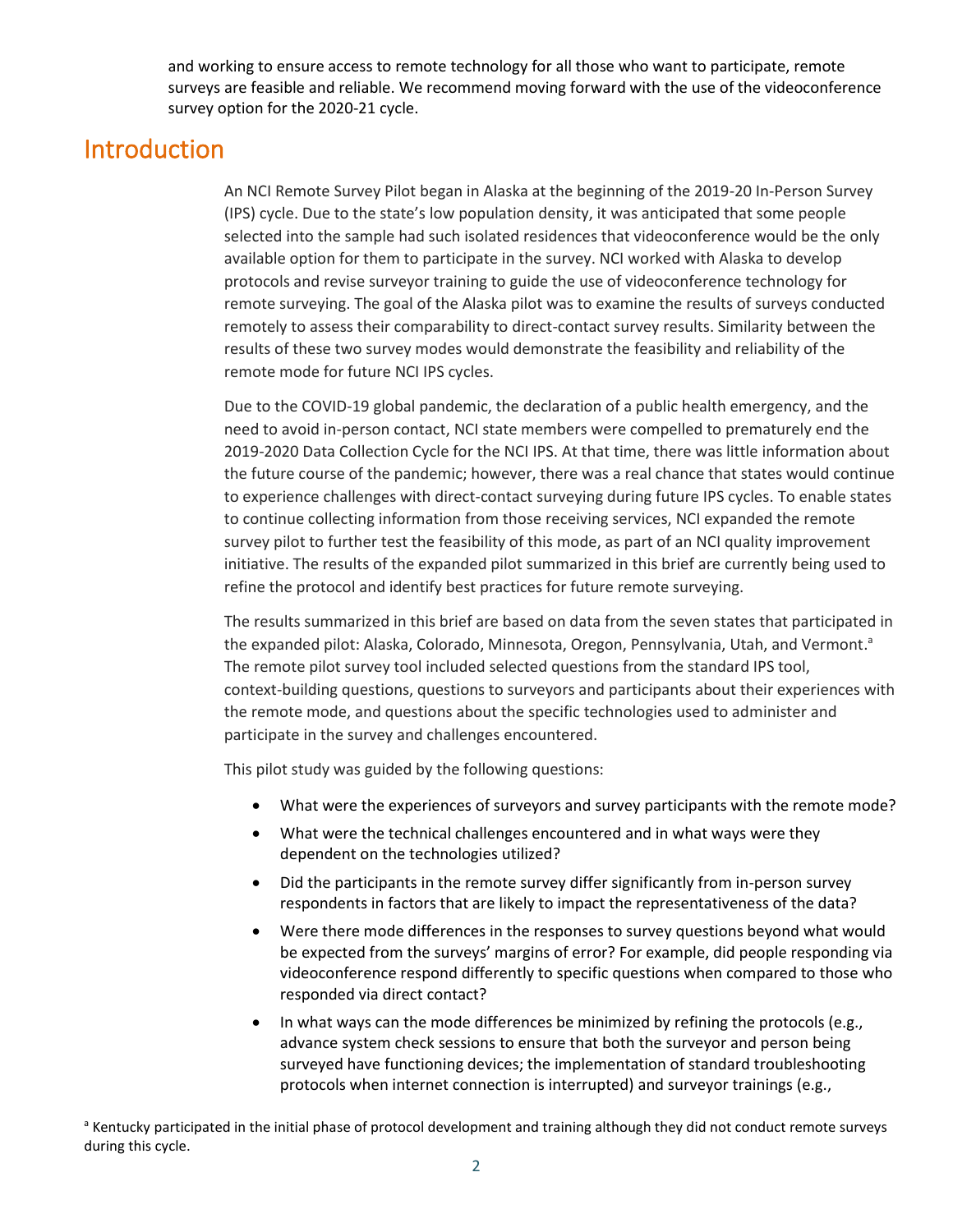strategies for setting up and controlling the survey environment, establishing rapport, and maintaining focus during videoconferencing).

One factor that inevitably affected the results of this study is the pandemic itself: all directcontact IPS data were collected prior to it and all pilot remote surveys were administered in the midst of it (May through July 2020). Given the pandemic's impact on all aspects of daily life for everyone, there is likely to be a "pandemic effect" in the observed differences between the two modes. For example, the surveys collected using videoconference during the pandemic would be expected to report heightened feelings of isolation and higher need for mental health supports due to the pandemic.

It is impossible to fully distinguish between the "mode effect" (the effect of administering remote vs. direct-contact surveys) from the "pandemic effect" in the differences that may be observed between the results of the two samples, given the timing of the two survey efforts. However, a few questions about the impact of the pandemic on the participant were added to the remote survey instrument to gauge whether any of the observed differences in responses between the surveys collected remotely and those collected via direct contact could be explained by the extent to which the participant's life was impacted by the pandemic. The responses to one of these questions varied the most across participants and provided the clearest insight into the nature of the "pandemic effect": *Since the coronavirus, have there been times when there weren't enough people to support and help you? (this could be staff and/or family)*. The analysis included investigating how responses to this question lined up with the factors that differed between the two modes; this shed some light on the "pandemic effect."

## Methods Remote Survey Administration

The NCI team developed detailed protocols for survey administration. The team also developed detailed training content, *a Remote Survey Guidebook*, a user-friendly communication explaining the survey to participants (a "What to Expect" document), templates for surveyors to use for email and text communication with potential survey participants, a flier for proxies/interpreters, and suggested scripts. The team also developed technical assistance documents such as videoconference (Zoom) FAQs and troubleshooting recommendations for surveyors.

To the extent possible, participating states selected remote survey participants using a process comparable to the one they used for their 2019-20 direct-contact IPS prior to the pandemic. In most cases, this involved using the sample that was pulled prior to the public health emergency and contacting sampled individuals who had not yet been surveyed. The *Remote Survey Guidebook* recommended a three-step contact with participants: (1) an initial telephone call to obtain informed consent (consent process varied by state); (2) a brief system check session to test the remote technology to be used for the survey; and (3) the actual survey. The initial guidance was for these three steps to occur on different days; however, NCI revised this requirement based on surveyor and participant feedback to allow the survey to immediately follow the system check. The Guidebook also recommended that the surveyor, participant, and the participant's proxy/assistant(s) (if any) remain visible to each other throughout the survey. Most states used HIPAA-compliant Zoom as their virtual meeting platform, though a few states opted to use other platforms such as HIPAA-compliant WebEx or their own proprietary platforms. Data collected during the system check and the actual survey were entered into NCI's online data-entry portal, ODESA. For individuals who were contacted but not surveyed, the reason for non-participation was also entered into ODESA and analyzed to assess the extent to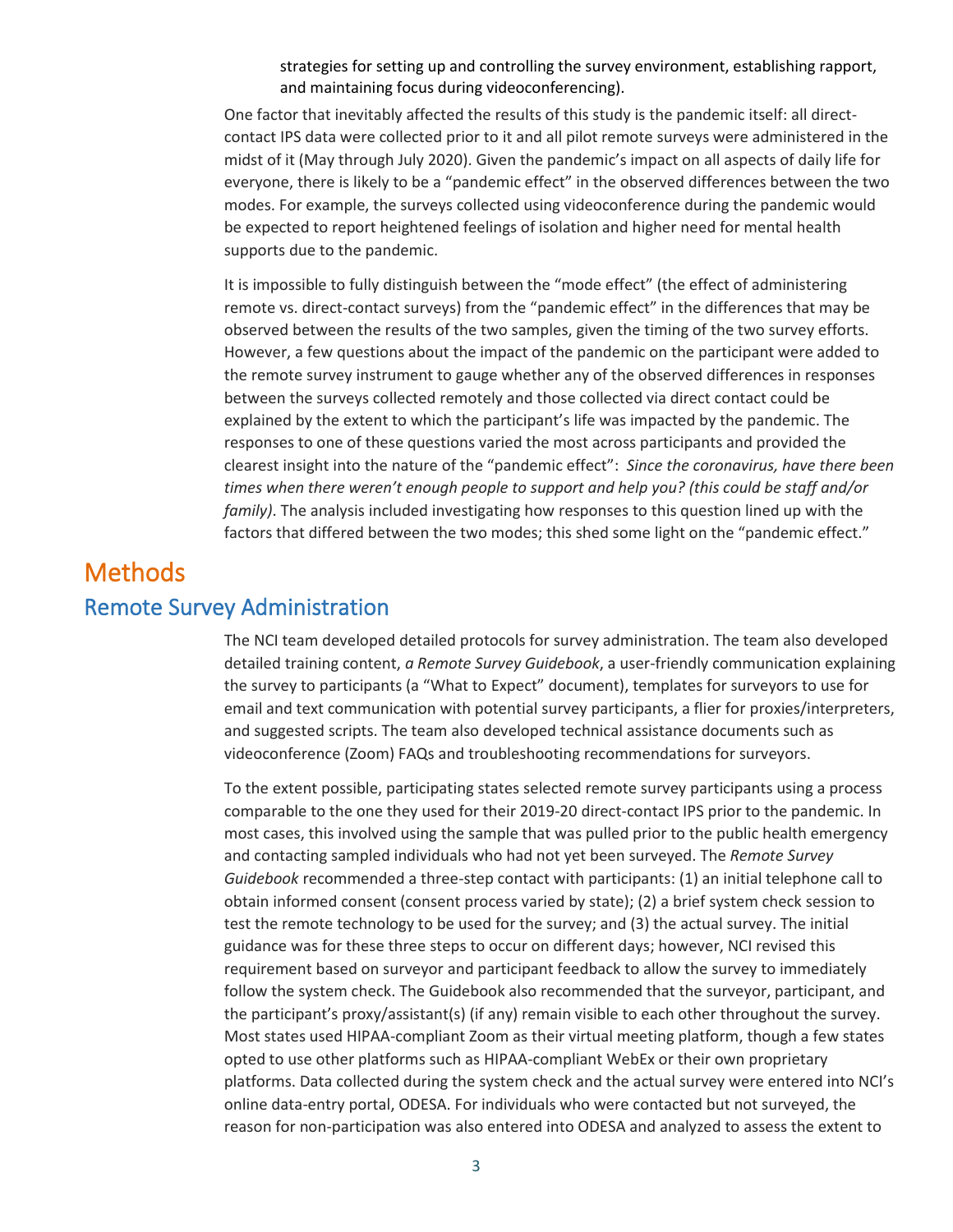which lack of participation was due to technical barriers. Wherever possible, mode differences in reasons for non-participation were also compared.

#### Data Analysis

The remote survey data extracted from ODESA were cleaned and processed with the same protocols used in preparing direct-contact IPS data for analysis. Each participating state's remote survey data were then merged with the IPS data collected prior to the shutdown to allow for comparison between the two modes (direct-contact vs. remote). State-specific data were then merged into a single analytic dataset.

For measures that were only included in the remote surveys, such as those related to technical factors and feedback from participants and surveyors, distributional analysis was conducted to investigate overall averages and the minimum and maximum state-level values. We then compared these numbers between the remote and direct-contact samples.

Measures that were present in both the remote and direct-contact surveys, such as participant characteristics and responses to survey questions, were compared and the observed differences between the two modes were tested for statistical significance with either Chi-Square tests or ttests, depending on the measurement type. These tests determine whether the differences were within the normal margins of error to be expected in all surveys, or whether they indicated mode differences beyond those margins. Differences with an associated p-value smaller than 0.05 were considered significant (i.e., beyond what would normally be expected in comparing two surveys from the same population).

Many of the measures compared between the two modes were correlated with each other. Regression-based multivariate models were used to isolate the net effects of correlated measures.

#### Analysis Results

#### The Sample

In total, 810 individuals were contacted for the remote survey and 226 surveys were conducted from May through July 2020, yielding an overall response rate of 27.9% (minimum: one state had a 17.0% response rate; maximum: one state had a 35.4% response rate). The most frequently reported reason for nonparticipation was inability to establish contact with the person (49.7%), either due to incorrect contact information or some other reason. Technologyrelated barriers (e.g., no access to the internet, no access to a computer or smartphone, etc.) were cited as the reason in 7.8% of the nonresponse cases, and participant or guardian refusal was the reported reason in 7.2% of the cases.

A total of 1,806 direct-contact surveys collected in the participating states before the public health emergency were available for analysis; all were included as potential comparison data. It should be noted, however, that based on the results of data validation/cleaning, some remote and direct-contact cases had to be excluded from some of the analyses. A typical reason for a response being eliminated during data validation was a surveyor note indicating that the respondent could not provide valid responses or that only demographic information was collected.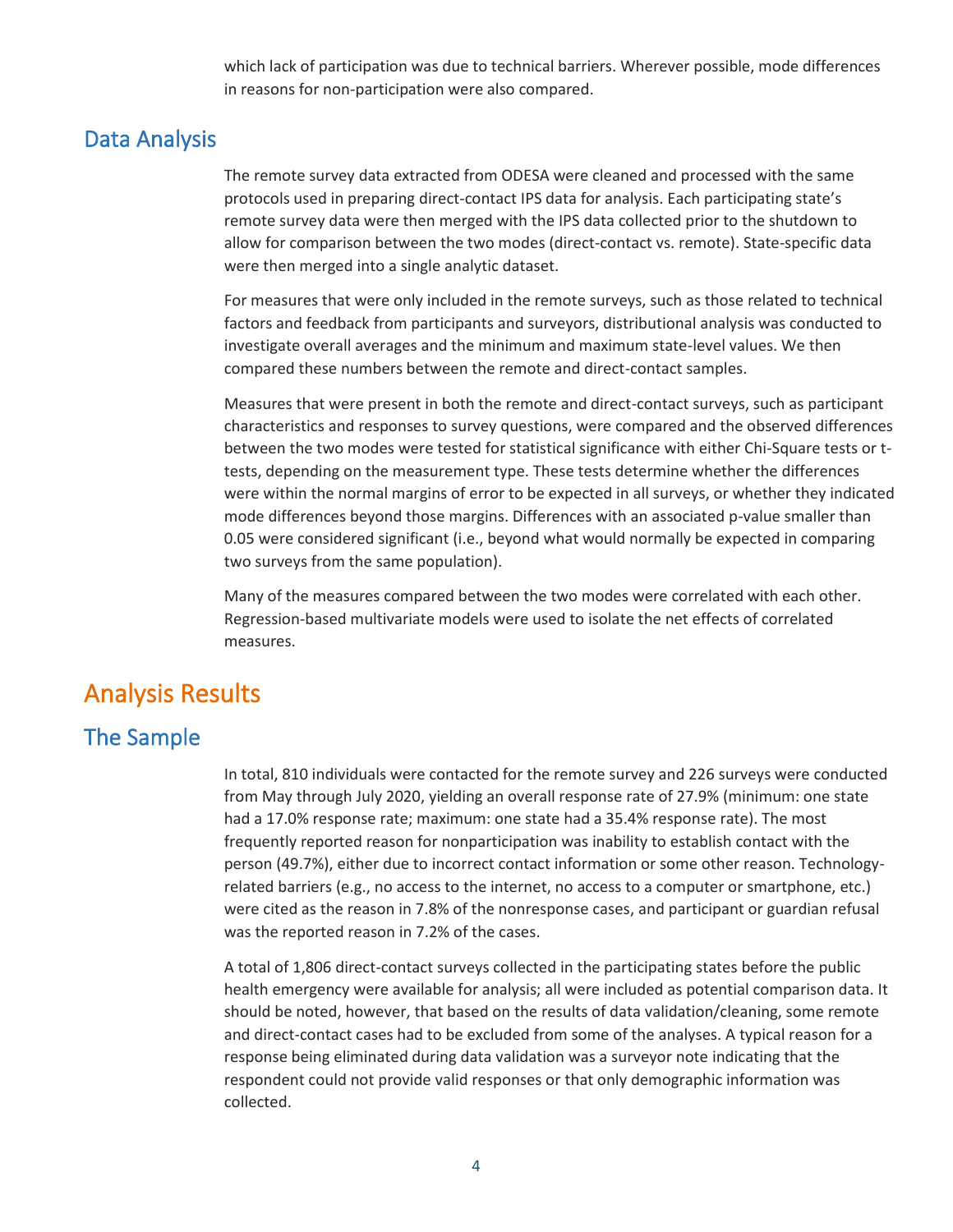#### Technical and System-Related Factors

Surveyors were required to use a computer, laptop or tablet; they were instructed to avoid conducting the videoconference on a smartphone. Participants, however, could use any device they had available, including smartphones. Participants used either a desktop or laptop computer in 53% of the remote surveys; 33% used a tablet; and 14% responded via smartphone with a video component. In 47% of the cases, the internet access was established through the participant's own or family home; in 40% of the cases, internet access was through an account owned by a provider or managed home. In the remaining 6% of the surveys, a paid support worker's data plan was used for the internet connection. A total of 78% of participants had assistance to log on to the videoconference—such as through a support person or family member who was able to follow the steps to log in to the videoconference on the participant's behalf. In 87% of the surveys, the internet was stable throughout. Audio functioned without interruption in 94% of surveys. A total of 89% of the surveyors reported being able to see the participant clearly throughout the survey.

#### Participant and Surveyor Feedback

More than half of the participants (61%) indicated they had prior experience with videoconferencing. A total of 81% said that it was "easy" to get on to the videoconferencing platform, but 68% reported that they needed support in logging on. Over three-quarters of participants (78%) were able to both see and hear the surveyor throughout. Few participants reported trouble seeing (9%) or hearing (18%) the surveyor, and 12% reported distractions during at least some of the questions. Only 7% indicated that some things could have been done to make the survey better.

On the whole, surveyor feedback was also favorable:

- 95% reported that no issues were revealed during the survey that they needed to follow up with.
- 79% said they had no trouble with Zoom and the same percentage (79%) said the participant required no technical assistance from them.
- Only a fifth of the surveyors (21%) reported technological issues that made it difficult to conduct the survey.
- 71% indicated they could both hear and see the participant throughout the survey.
- 92% felt comfortable asking questions and recording responses in the remote mode.
- 88% thought that the participant felt comfortable answering the questions.
- 63% felt that all things considered, remote surveying was as effective as meeting in person.
- 91% reported that they were able to build rapport with the participant.
- 80% said the participant had no difficulty paying attention to the survey.

One area where surveyors may have experienced barriers was in picking up nonverbal cues from participants. Only a third (32%) of surveyors said they noticed nonverbal cues for at least some questions. However, in the absence of comparison data on nonverbal cues in direct-contact surveys, it is not possible to gauge the extent to which this low percentage is attributable to the limitations of remote surveys.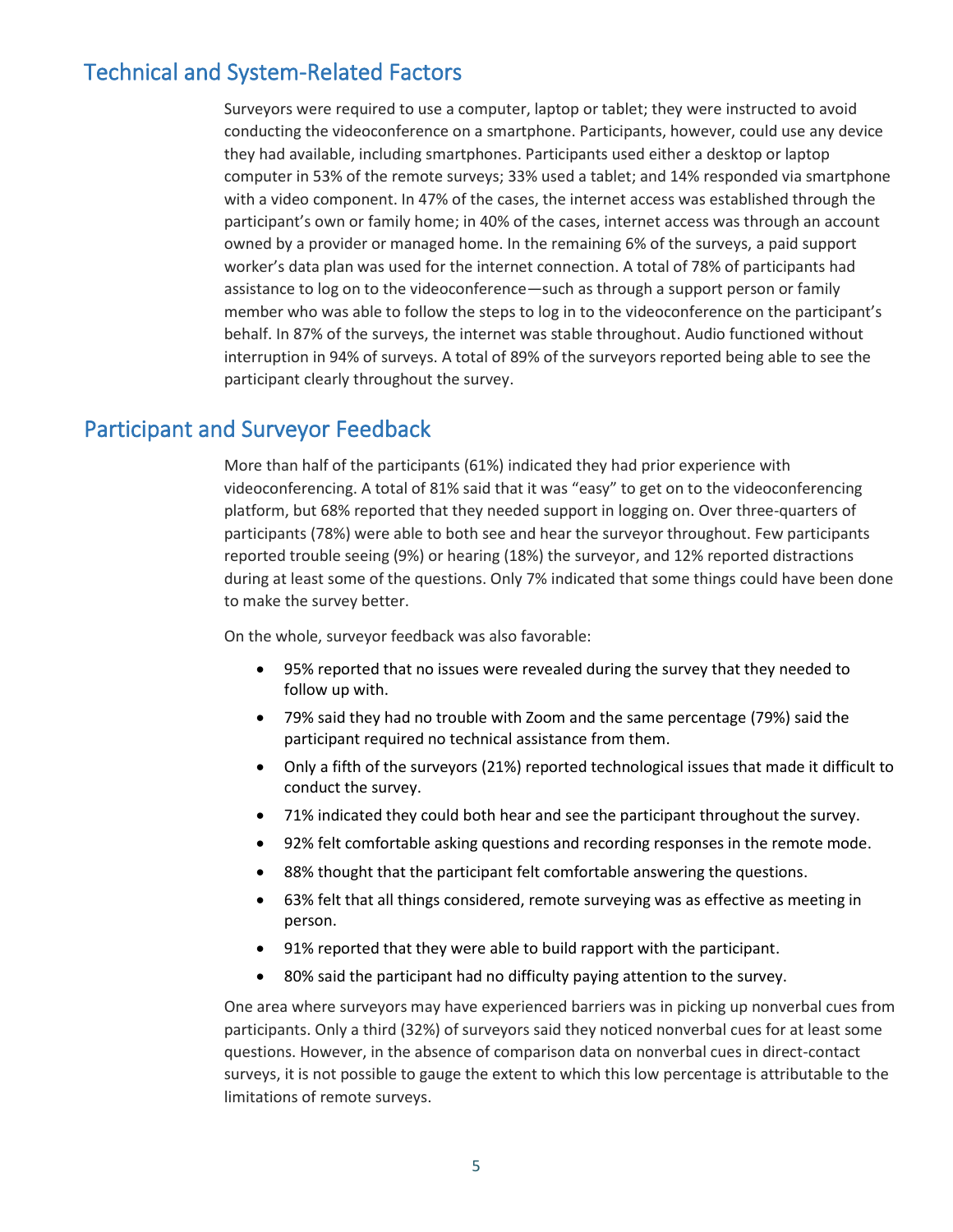Although some audio and/or video issues where reported by some participants and surveyors, surveyor feedback suggests that they were successfully resolved, and the survey resumed. All surveyors reported that either the audio functioned throughout, or issues were successfully fixed, and 92% of surveyors indicated that either the internet was stable throughout or the "dropped call procedure" outlined in the *Guidebook* was successfully implemented.

#### "Simple" (Bivariate) Comparison of Participant Characteristics and Responses

The central question of this pilot study was whether the participants in the remote survey differ systematically from those who participated in the direct-contact survey. Stated differently, we investigated whether the remote survey mode would reach a different population and/or produce different results compared to direct-contact surveying? The NCI team tested the difference between direct-contact and remote modes for factors that would be expected to correlate with survey mode. Results of the statistical tests are summarized below. In interpreting these results, it is important to keep in mind that all direct-contact surveys were conducted prior to the pandemic and all remote surveys occurred during the pandemic. Although we made a best effort to identify some of this "pandemic effect," it was not possible to fully distinguish mode differences from the impact of the pandemic on responses to the survey questions.

#### Factors that *did not* differ by survey mode:

- Community type (metropolitan, micropolitan, small town, rural)
- Gender
- Race
- Preferred mode of communication (spoken vs. non-spoken)
- Level of ID (mild/moderate vs. severe/profound)
- Presence of a mental illness diagnosis (other than behavioral challenges)
- Mobility (full, with wheelchair/aid, none)
- Vision impairment
- Hearing impairment
- Extent of need for paid support (daily vs. less frequent than daily)
- Extent of proxy use in responding to questions

#### Factors that differed by survey mode (p<0.05)

|                                                                            | <b>Direct</b> |               |
|----------------------------------------------------------------------------|---------------|---------------|
|                                                                            | contact       | <b>Remote</b> |
| Average age                                                                | 41.9          | 39.4          |
| Has a legal guardian                                                       | 44.1%         | 56.7%         |
| Primary language is English                                                | 98.6%         | 94.6%         |
| Has behavioral challenges (e.g., aggression, self-injury)                  | 35.1%         | 23.7%         |
| Average level of behavioral support needs, measured on a scale of 0 to 9*  | 1.3           | 1.6           |
| Lives in own home/apartment                                                | 14.1%         | 8.0%          |
| "Sometimes" or "often feels lonely                                         | 39.7%         | 47.8%         |
| Average score on the Personal Choice Summary Measuret; range = 0 to 1      | 0.56          | 0.62          |
| Self-reported health is "very good" or "excellent"                         | 66.5%         | 72.3%         |
| Engages in moderate physical activity for at least 10 min. 5+ times a week | 32.8%         | 52.5%         |

\*Level of behavioral health needs scale: 0 = no support in any of the three areas; 9 = extensive support in all three areas; areas of support need included behaviors that are (a) self-injurious, (b) disruptive, (c) destructive or harmful to others.

†This measure was developed specifically for this pilot study and differs from the *Life Choices Scale* referenced in other NCI reports. Score for Personal Choice Summary Measure: 0 = did not provide the highest possible personal choice response on any of the 6 items; 1 = provided the highest possible personal choice response on all 6 items.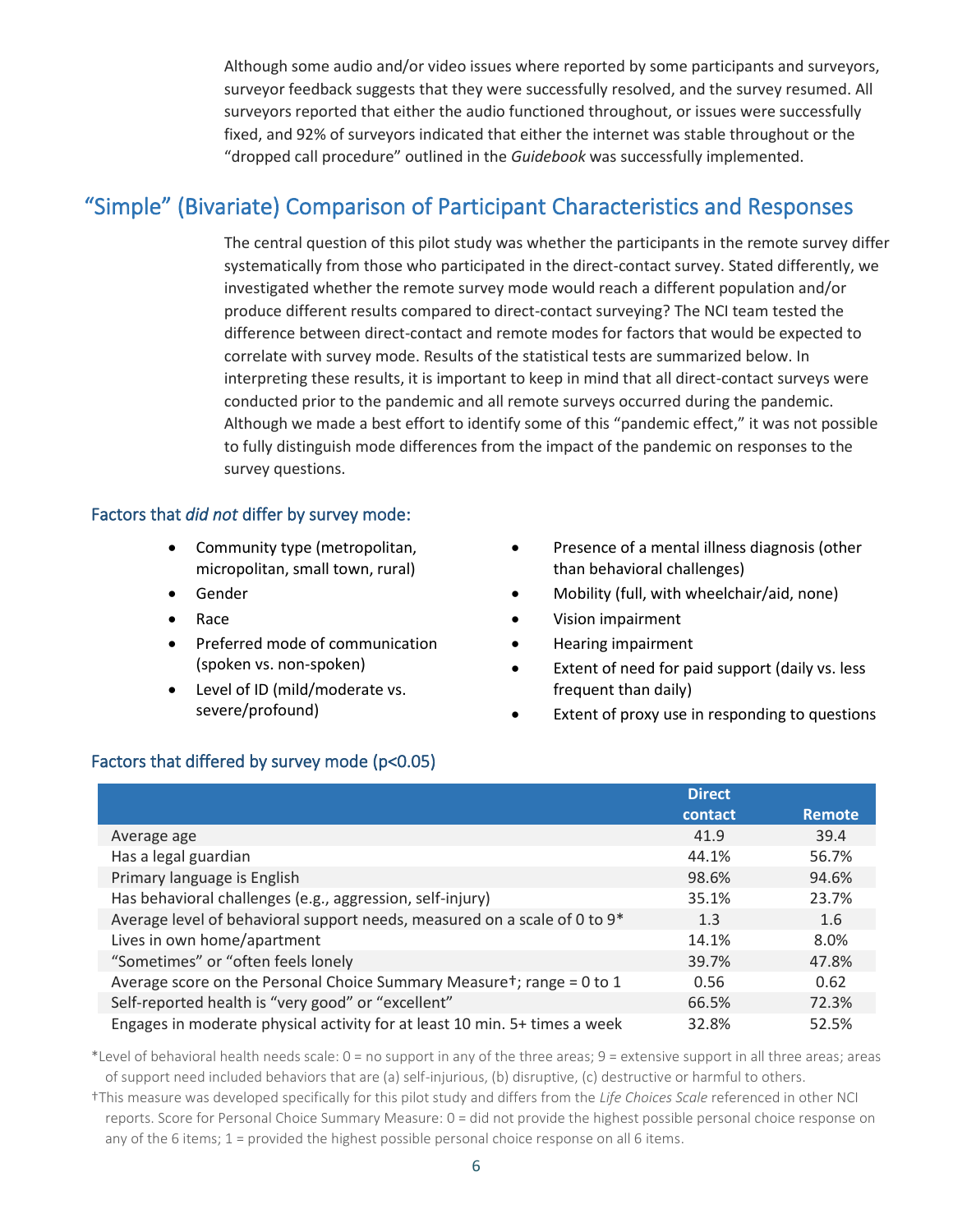#### Multivariate Comparisons to Identify Net Effects and "Driving Factors"

Some of the factors that significantly differ between remote and in-person modes are correlated with each other. Multivariate analysis was conducted to explore what happens to the mode difference in a given factor when we control for (i.e., hold constant) other factors that correlate with it. The results of this analysis sheds light on which of the intercorrelated factors is the "driving factor" in the difference observed between the two samples.

For example, physical activity, health status, and age are correlated with each other and were all noted to be significantly different for the population reached with direct-contact surveying and that reached by remote surveying. This part of the analysis aimed to investigate which of these is the "driving factor" responsible for the differences between the two populations that we are observing. Is it the case that physically active people are more likely to participate in the remote survey *because they are physically active* and it just so happens that those are also the healthier people? Or is it that healthier people are more likely to participate in the remote survey *because they are healthier* and they also happen to be more physically active? Or, is it that younger people are more likely to participate and they also happen to be healthier and more physically active? Making this distinction is important for successful participant recruitment and effective protocol and training development in future survey cycles that include the remote surveying option.

In this group of three correlated factors, analysis results indicated that physical activity is the driving force behind the mode differences. That is, people who are physically more active were more likely to participate in the remote survey. The fact that they were also younger and healthier were secondary factors.

A similar analysis was conducted to further investigate why remote participants were more likely to have a legal guardian and less likely to live in their own home compared to directcontact participants; as in the previous example, these two factors correlate with each other. The results of that analysis suggest that between those two factors, having a guardian is the driving force behind the mode difference. In fact, the guardian difference emerged from this analysis as a consistent driving factor. That is, having a legal guardian appears to facilitate participation in the remote survey. The level of personal choice (The Personal Choice Summary Measure described under the above table) is another mode difference that could not be explained away by other correlated factors and emerged as a consistent driving factor.

One seemingly counterintuitive result is that remote survey participants are less likely to have a behavioral challenge but at the same time have higher behavioral support needs. Further investigation revealed that the higher need for behavioral supports may be a pandemic effect. There is a high correlation between high need for these supports and an affirmative response to the question, *Since the coronavirus, have there been times when there weren't enough people to support and help you?* It is quite possible that the pandemic increased the need for behavioral supports, although the data do not allow a rigorous statistical test of this hypothesis.

Another factor that was highly correlated with the "pandemic effect" question described in the above paragraph is feelings of loneliness. Those who responded in the affirmative to this "pandemic question" were also significantly more likely to report feeling lonely. This suggests that the higher proportion of lonely respondents in the remote sample may be due to the fact that all remote surveys were conducted during the pandemic.